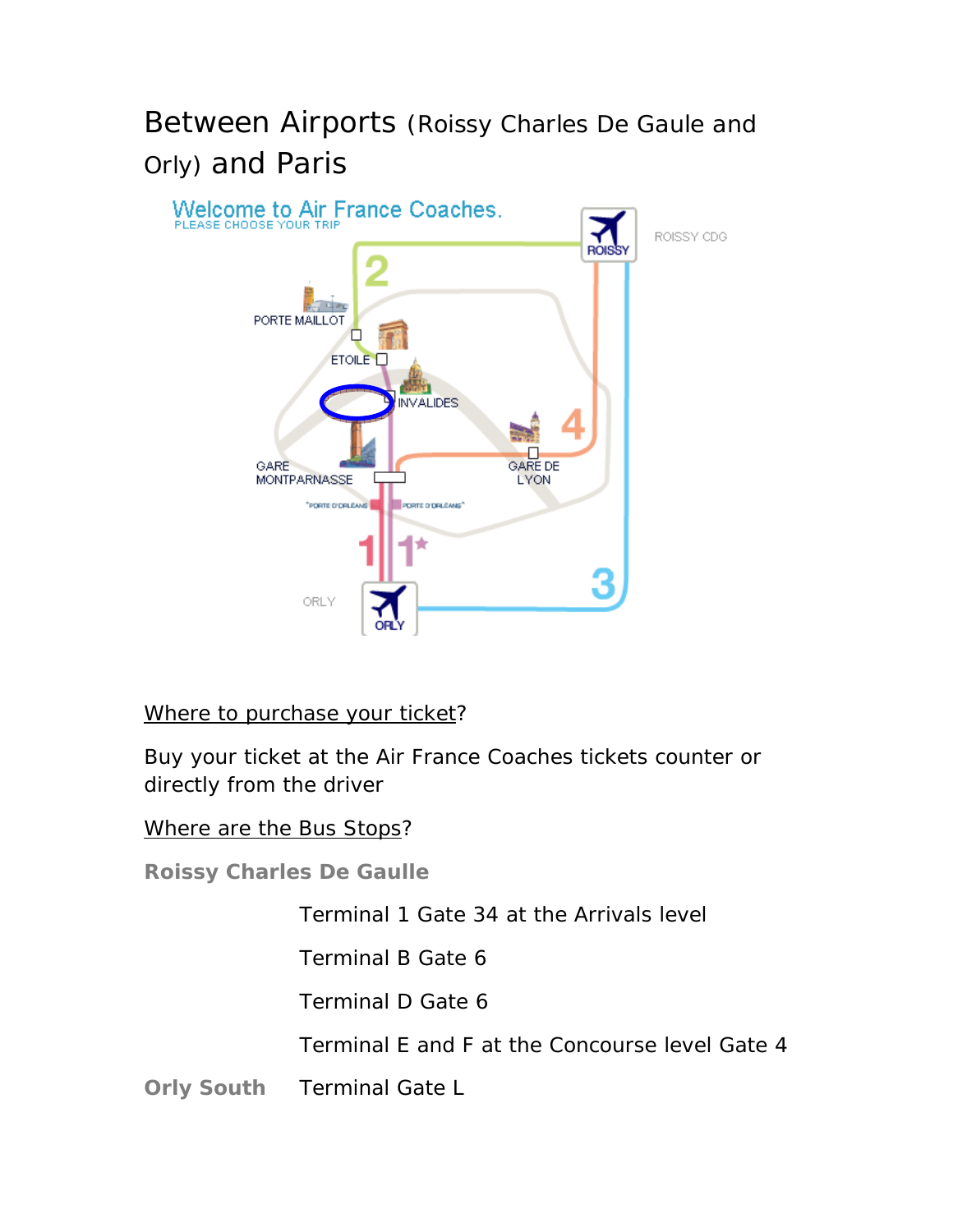**Orly West** Terminal Arrivals level Gate H

We advise you to take line 2 from Roissy Charles De Gaulle or line 1\* from Orly in order to stop at Étoile!

### Schedules:

### **Line 2**

- Roissy CDG Porte Maillot, **Étoile**: 05h45 to 23h00
- **Étoile**  Porte Maillot Roissy CDG : 05h45 to 23h00

Average frequency: 30 minutes

Fares: 15€ one way / 24€ round trip

**Line 1\*** 

- Orly- Montparnasse Invalides **Étoile** 06h00 to 23h30
- **Étoile** Invalides Montparnasse Orly 05h55 to 22h55

Average frequency: 30 minutes

Fares: 11€50 one way / 18€50 round trip

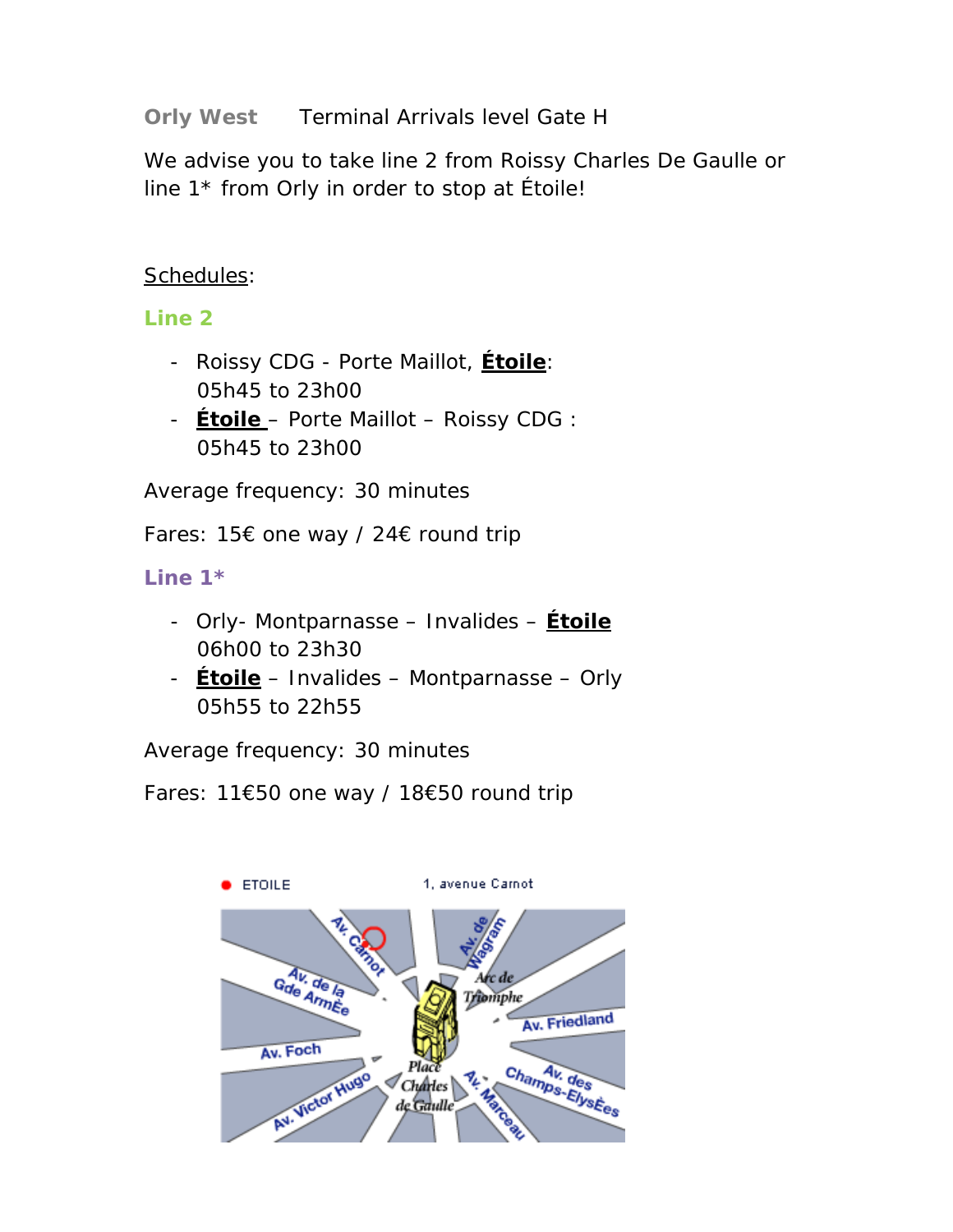## Between Beauvais Airport and Paris

**From PARIS/BEAUVAIS To PARIS (Porte Maillot)** 

At Paris-Beauvais airport, every service leaves approximatively 20 mn after each flight arrival.

The tickets - 13 Euros cash only / one way - must be purchased from the bus ticket sale point, outside the airport.

### **From PARIS (Porte Maillot) To PARIS/BEAUVAIS**

The departure from Paris is located at the bus park on the Boulevard Pershing, near the Concorde Lafayette hotel (Access map).

Show up 3 hours 15 before your flight departure time.

The tickets - 13 Euros cash only / one way - must be purchased directly on the bus.

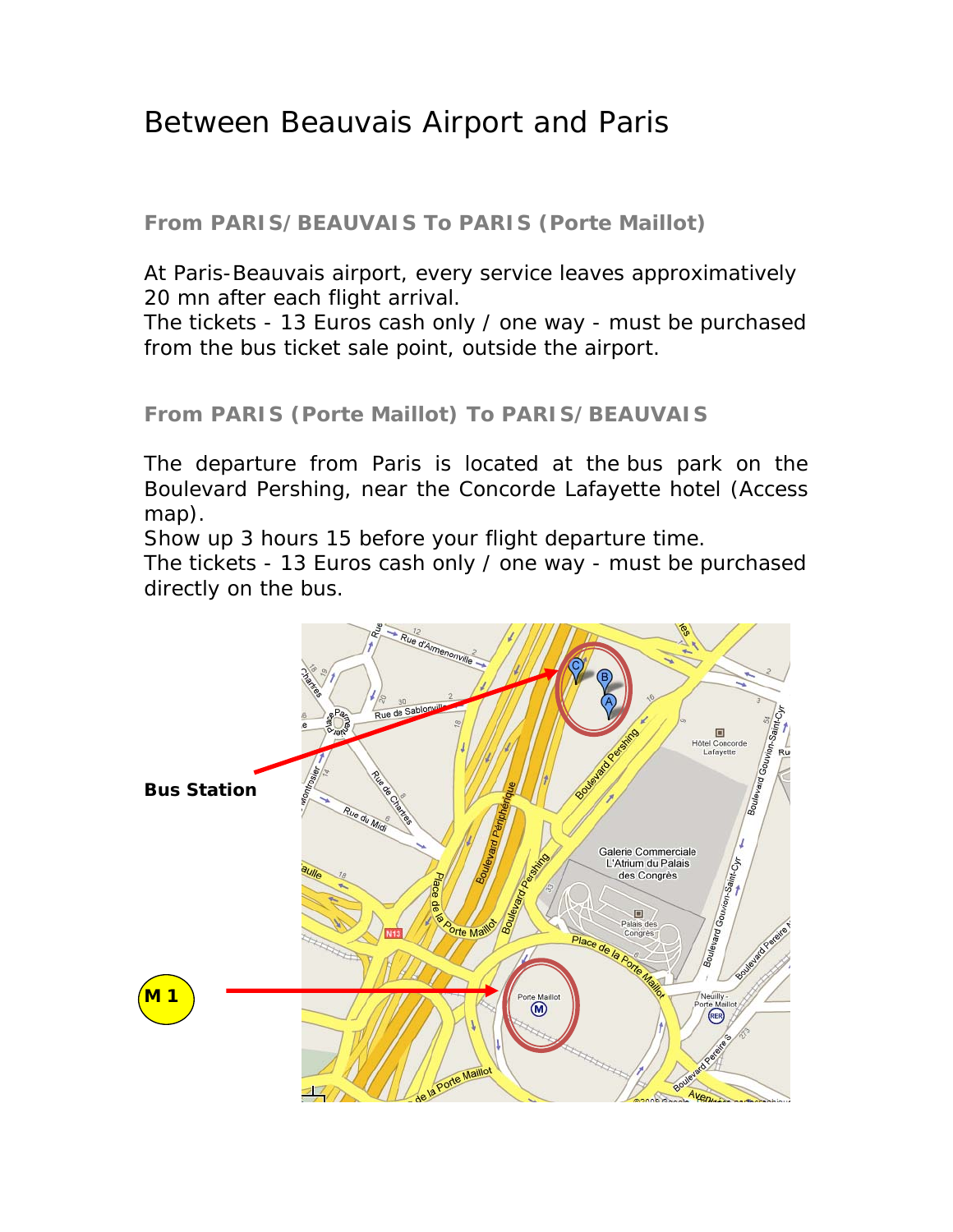## The Metro:

In the street, the metro entrance is always shown by a sign reading Metro, Metropolitain or just M.

To reach the platforms, you must pass through the checkpoints. Each line is identified by its color, number and directions.

To enter a Metro, RER, Bus or Tram control zone, you must be in possession of a valid ticket which must be validated in every case. Don't forget to retrieve your ticket and keep it with you during your journey.

The metro runs every day from 5.20 a.m. to 1.20 a.m. plus one additional hour on Saturday nights.

Fares: 1 ticket 1€60

## Between Porte Maillot and ECE

Go to: Porte Maillot – Metro



**M 1** Direction: Château de Vincennes

From : Porte Maillot To : Charles de Gaulle Étoile Correspondence at : Charles de Gaulle Étoile – Metro



**Direction : Nation** 

From : Charles de Gaulle Étoile To : Bir-Hakeim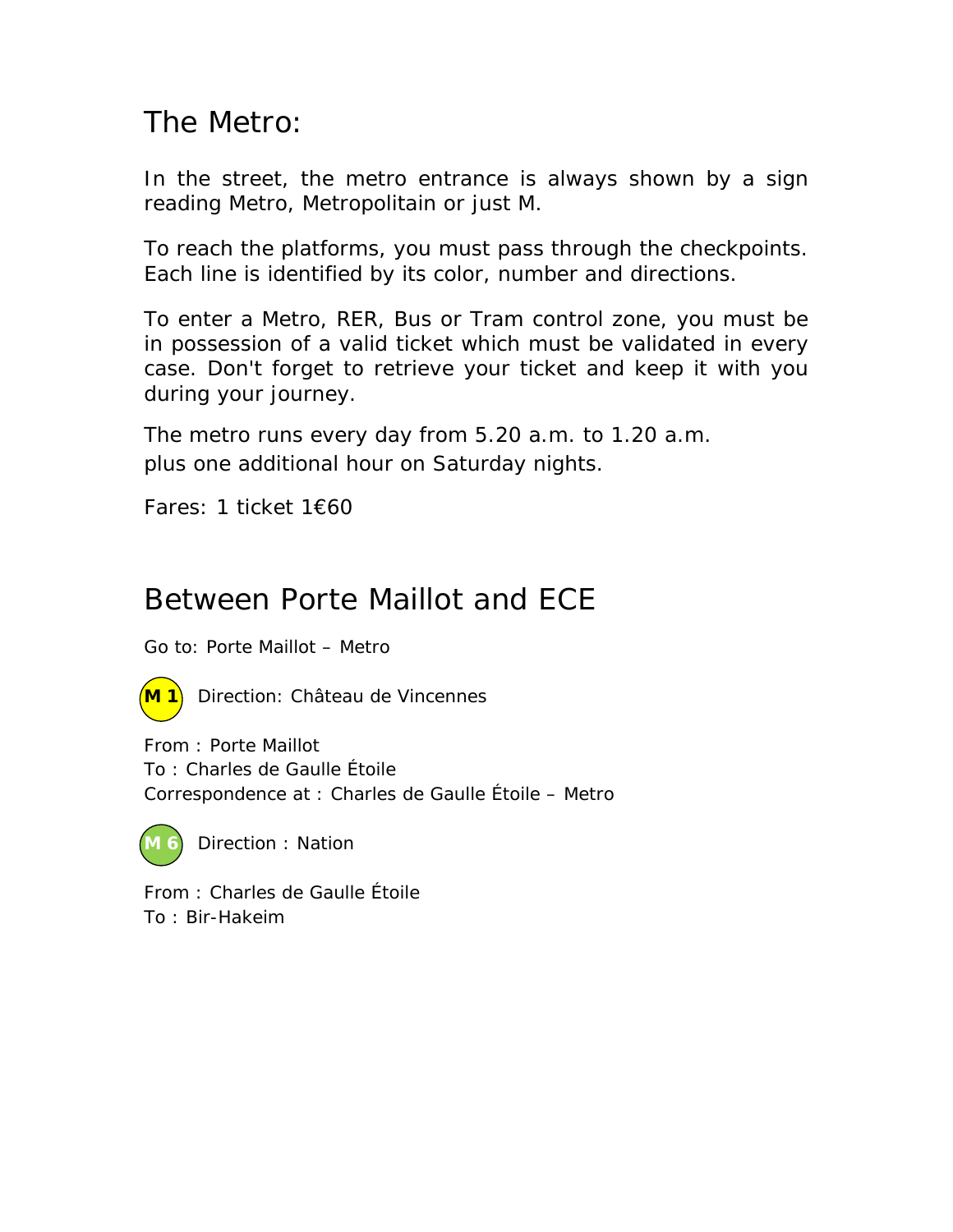# Between Étoile and ECE



**X** "Etoile" Stop (Avenue Carnot)

Go to: Charles de Gaulle Étoile – Metro M6 Direction : Nation

From : Charles de Gaulle Étoile To : Bir-Hakeim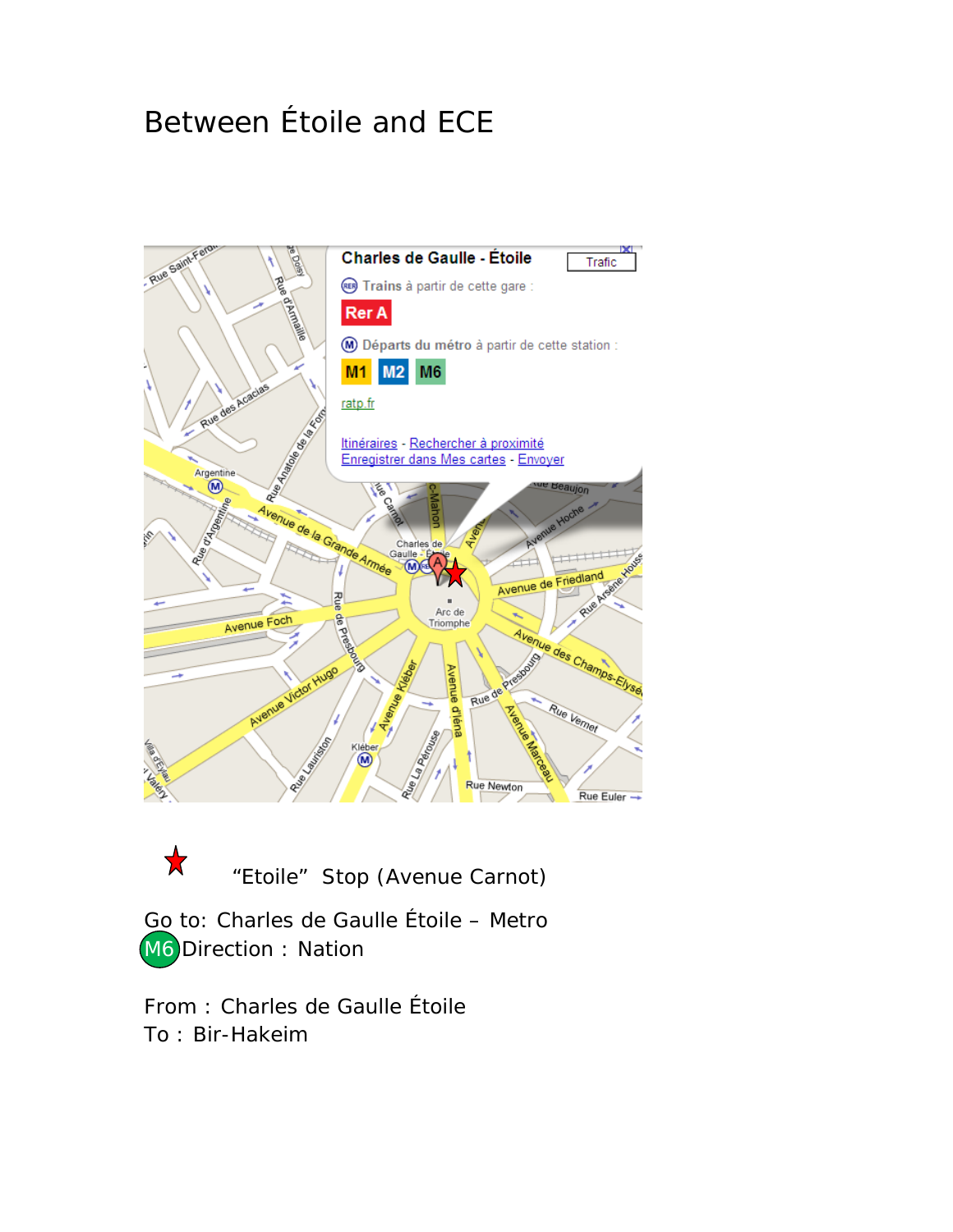# Between Gare Du Nord and ECE

Go to : Gare du Nord – Metro



**M 4** Direction: Porte d'Orléans

From: Gare du Nord To : Montparnasse Bienvenue

Correspondence at: Montparnasse Bienvenue – Metro

**M 6** Direction: Charles de Gaulle Étoile

From : Montparnasse Bienvenue To : Bir Hakeim

# Between Gare de Lyon and ECE

Go to: Gare de Lyon – Metro



**M 1** Direction: La défense

From : Gare de Lyon To : Charles de Gaulle Étoile Correspondence at : Charles de Gaulle Étoile – Metro



**Direction : Nation** 

From : Charles de Gaulle Étoile To : Bir-Hakeim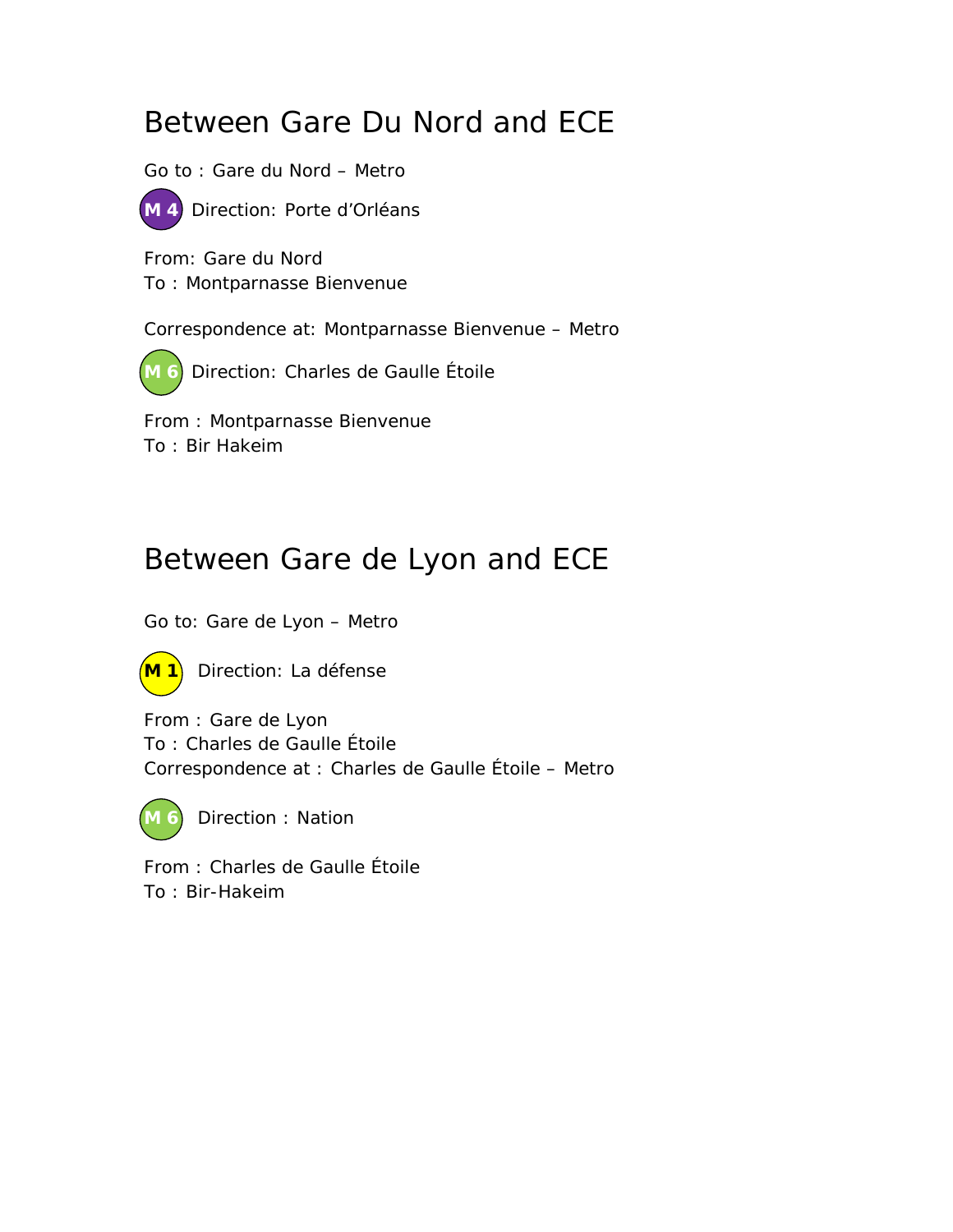# Between Gare de l'EST and ECE

Go to : Gare de l'Est – Metro



From: Gare de l'Est To : Montparnasse Bienvenue

Correspondence at: Montparnasse Bienvenue – Metro

**M 6** Direction: Charles de Gaulle Étoile

From : Montparnasse Bienvenue To : Bir Hakeim

# Between Gare Saint-Lazare and ECE

Go to: Saint Lazare – Metro



From: Saint-Lazare To: Pasteur

Correspondence at: Pasteur – Metro

**M 6** Direction: Charles de Gaule Étoile

From : Pasteur To : Bir-Hakeim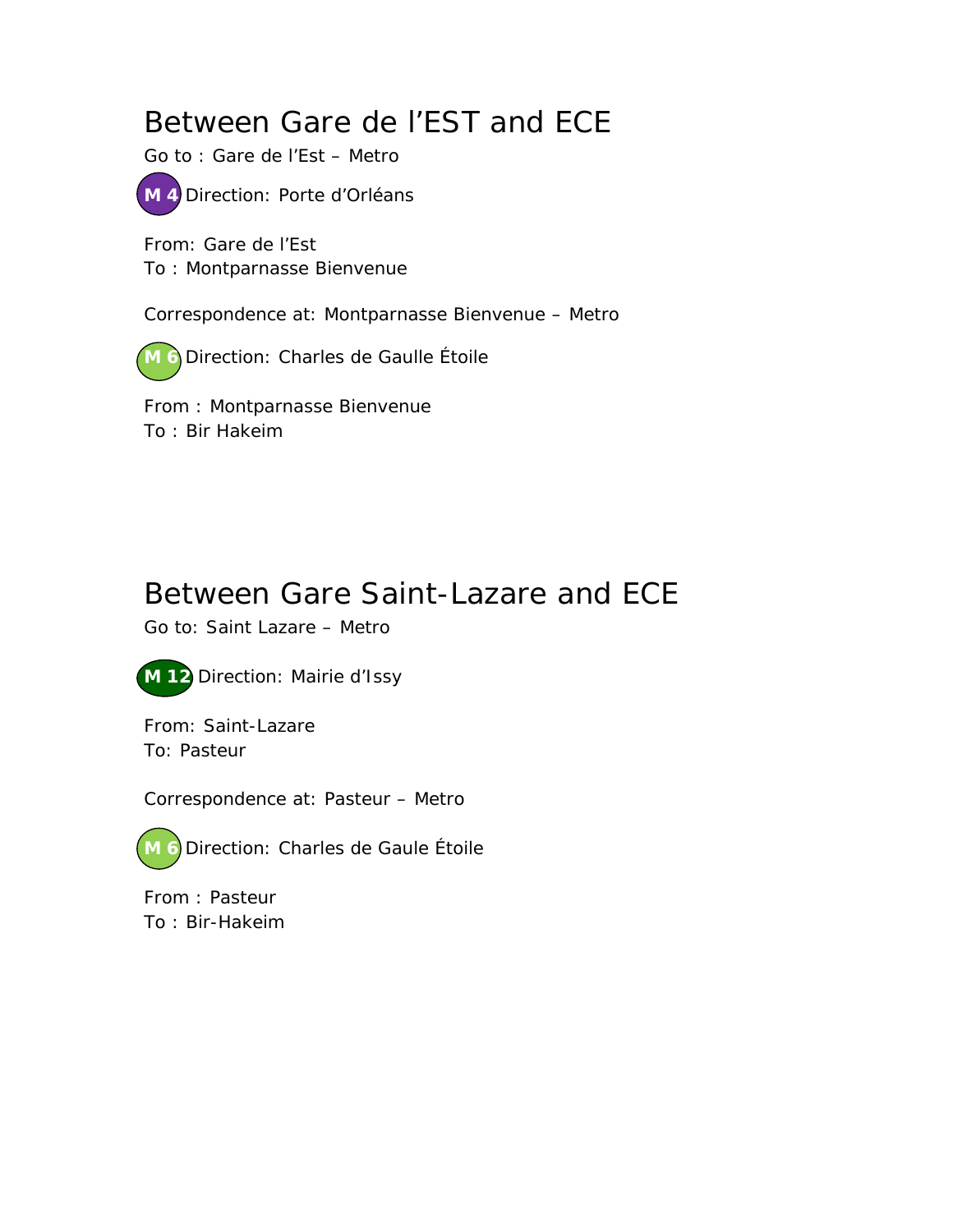## Between Gare Montparnasse and ECE

Go to : Montparnasse - Metro

**M 6** Direction: Charles de Gaulle Étoile

From : Montparnasse Bienvenue To : Bir Hakeim

## Between Gare d'Austerlitz to ECE

Go to Gare d'Austerlitz – RER

**RER C** Direction: Saint-Quentin-en-Yvelins

From: Gares d'Austerlitz To: Champ de Mars – Tour Eiffel